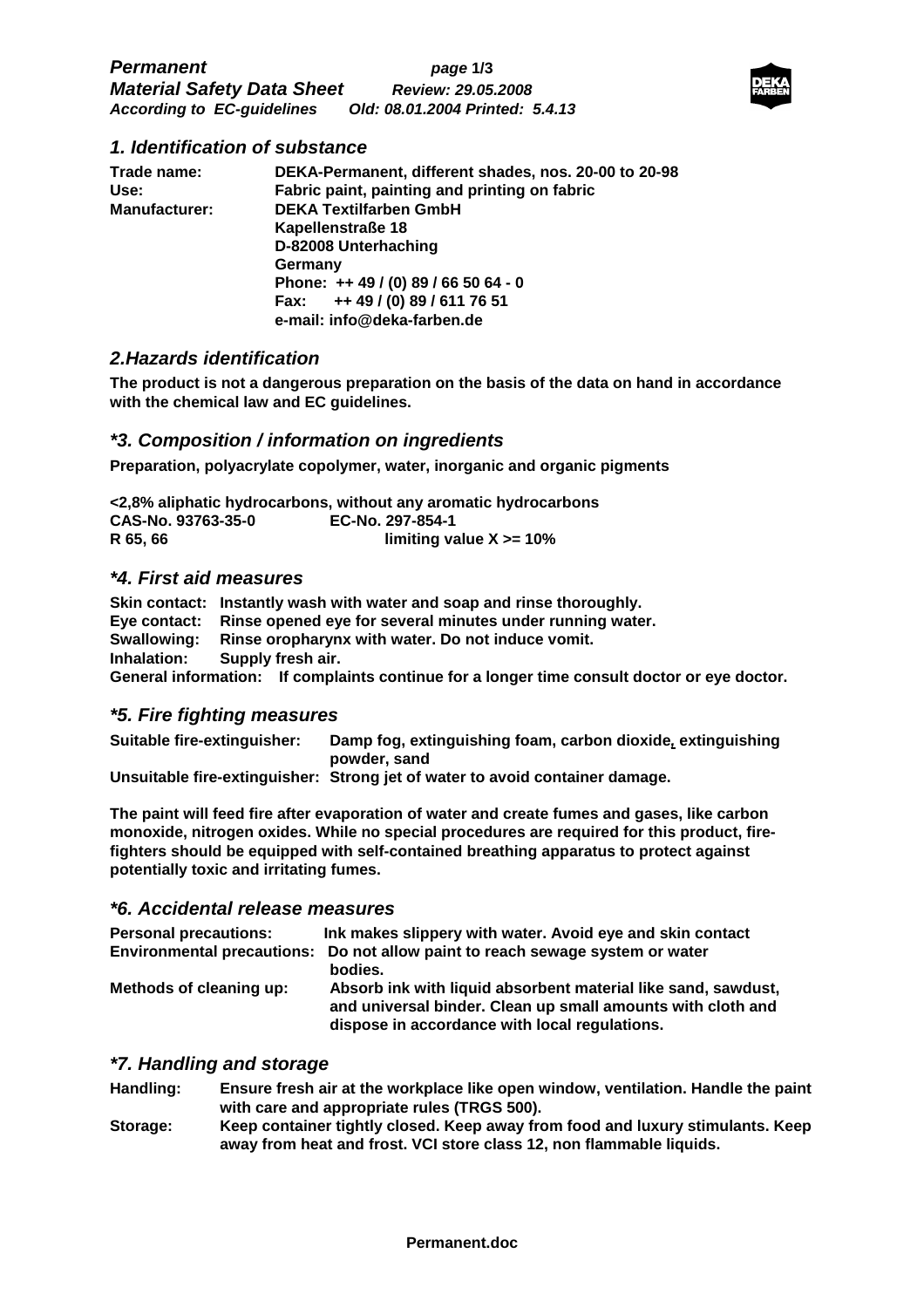| <b>Permanent</b>                  | page 2/3                        |  |
|-----------------------------------|---------------------------------|--|
| <b>Material Safety Data Sheet</b> | <b>Review: 29.05.2008</b>       |  |
| <b>According to EC-guidelines</b> | Old: 08.01.2004 Printed: 5.4.13 |  |



## **\*8. Exposure controls and personal protection**

| General: | Avoid eye and skin contact. Ensure fresh air.                                                                              |
|----------|----------------------------------------------------------------------------------------------------------------------------|
| Hygiene: | Remove any soiled and impregnated garments, clean with cold water and soap.                                                |
|          | Before brake and after days work wash hands with water and soap. During<br>working do not eat, drink, smoke or take snuff. |

**Protective cloth is for artist work, painting normally not required.** 

| TRGS 900/901: Non aromatic hydrocarbons CAS-No. 93763-35-0 |                                                                                                                                                            |        |                                                                     |
|------------------------------------------------------------|------------------------------------------------------------------------------------------------------------------------------------------------------------|--------|---------------------------------------------------------------------|
|                                                            | $MAK = 1000mg/m3$                                                                                                                                          | 200ppm | peak limiting value 4                                               |
| Hands:                                                     | If occasion arises wear protective gloves, rubber, like nitrile, polycloroprene,<br>(CR), PVC; notice information of supplier, also for penetrating times. |        |                                                                     |
| Eyes:                                                      |                                                                                                                                                            |        | None normally required, if occasion arises wear protective goggles. |
| <b>Respiration:</b>                                        | None normally required, if occasion arises wear NIOSH approved mask<br>aerosols, particles, organic, (combination filter: A, B, E, K, P).                  |        |                                                                     |
| Airbrushing:                                               | Never brush against persons and faces. Provide good ventilation or use NIOSH<br>approved mask. Use protective cloth.                                       |        |                                                                     |

### **9. Physical and chemical properties**

| Form:                    | liquid                        |
|--------------------------|-------------------------------|
| Colour:                  | different shades              |
| Odour:                   | not characteristic            |
| <b>Boiling Point:</b>    | 100°C, water                  |
| Vapour pressure:         | 23hPa, water                  |
| Density, 20°C:           | ~1,015 g/ml, different shades |
| <b>Water solubility:</b> | miscible                      |
| pH-value, 20°C:          | 8-9                           |
| Flash point:             | n.d.a.                        |
| Self inflammable:        | n.a.                          |
| Danger of explosion:     | n.a.                          |

## **10. Stability and reactivity**

**Stability: Stable, if used according to specifications. Reactivity: Stable, if used according to specifications. Hazardous decomposition products: None, if used according to specifications.** 

## **11. Toxicological information**

**There are no data of the ready preparation available. LD50° > 2000 mg/kg ° preparation, raw materials** 

### **Information from practical use**

**When used and handled according to specifications, the product does not have any harmful effects according to our experience and the information provided to us. University Uppsala (S); G. Wieslander, S. Norback, C. Edling: Polymer Paint Col. J. 184 (4357), 448 (19084)** 

**Eye contact: May cause moderate irritation and paste up eyelids.** 

### **\*12. Ecological information**

**Long years experience indicates that the paint does not cause significant environmental effects. There are no data of the ready preparation available. Keep out of soil, water, rivers, lakes and ground-water. Please note the local regulations for sewage and water.**